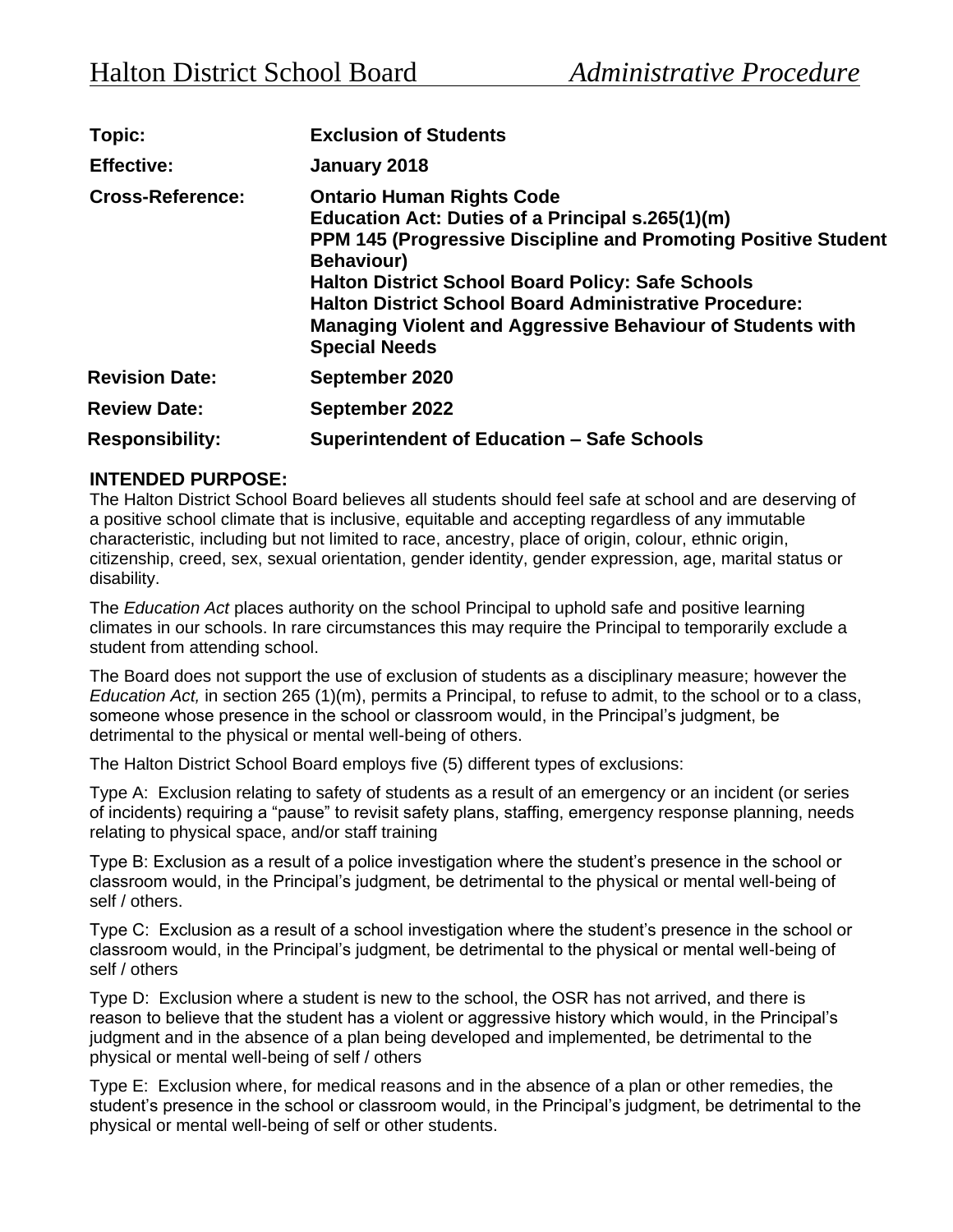All exclusions are temporary and procedures have been developed to assist principals with managing each circumstance. This Administrative Procedure outlines the expectations and procedures associated with Type A exclusions as identified above.

When a Principal is considering excluding a student for any reason other than a school discipline investigation or a police investigation, the consultation and decision-making process must include the Superintendent responsible for the school and the Superintendent of Safe Schools (or designate). Exclusions for medical reasons require additional consultation with and the approval of the Superintendent responsible for Student Health (or designate).

# **ROLES**

## **1. Principal**

The Halton District School Board supports the Principal's authority in the school to maintain proper order and discipline. Under section 265 (1) (m) of the *Education Act* and in accordance with the Administrative Procedure: *Managing Violent and Aggressive Behaviour of Students with Special Needs* and the Administrative Procedure: *Exclusion of Students*, the Principal has the sole authority to exclude a student.

## **2. Family of Schools Superintendent**

The Family of Schools Superintendent must be consulted and co-sign the letter of exclusion supporting the temporary exclusion. The Family of Schools Superintendent will ensure the Principal's decision to exclude was made in good faith (i.e. only where safety concerns are genuine and that all reasonable interventions and preventative plans had been developed and properly implemented).

#### **3. Director of Education**

Halton District School Board authorizes the management of the appeal processes for student exclusion to the Superintendent of Education responsible for Safe Schools. When an exclusion is appealed, an effort to find a mutually agreeable resolution is first managed through the Office of the Director.

## **4. Board of Trustees**

The full Board of Trustees, as set out in the *Education Act*, have the authority to hear and make decisions by majority vote with respect to exclusion appeals.

# **PROCEDURES**

## **Duties and Obligations**

#### **1. Considerations**

The Principal must be able to demonstrate that all reasonable accommodations, including early intervention and preventative behavioural and safety plans, have been developed and implemented to the point of undue hardship.

In all cases other than a school discipline investigation or a police investigation, exclusion from school should be temporary and for the purpose of putting in place a plan to promote the student's inclusion while supporting the safety of others. The priority of an exclusion must be to return the student safely to school as quickly as possible while ensuring the safety of the students and others. The duty of procedural fairness is critical. Steps to re-entry must be fair, equitable, applicable, and appropriate given the situation. The proposed remedies must be reasonable and proportionate in all cases

## **2. Consultation**

Consultation is key in the exclusion process, both to draw on others' expertise and to protect the Principal and the Board with respect to managing the risk associated with exclusion.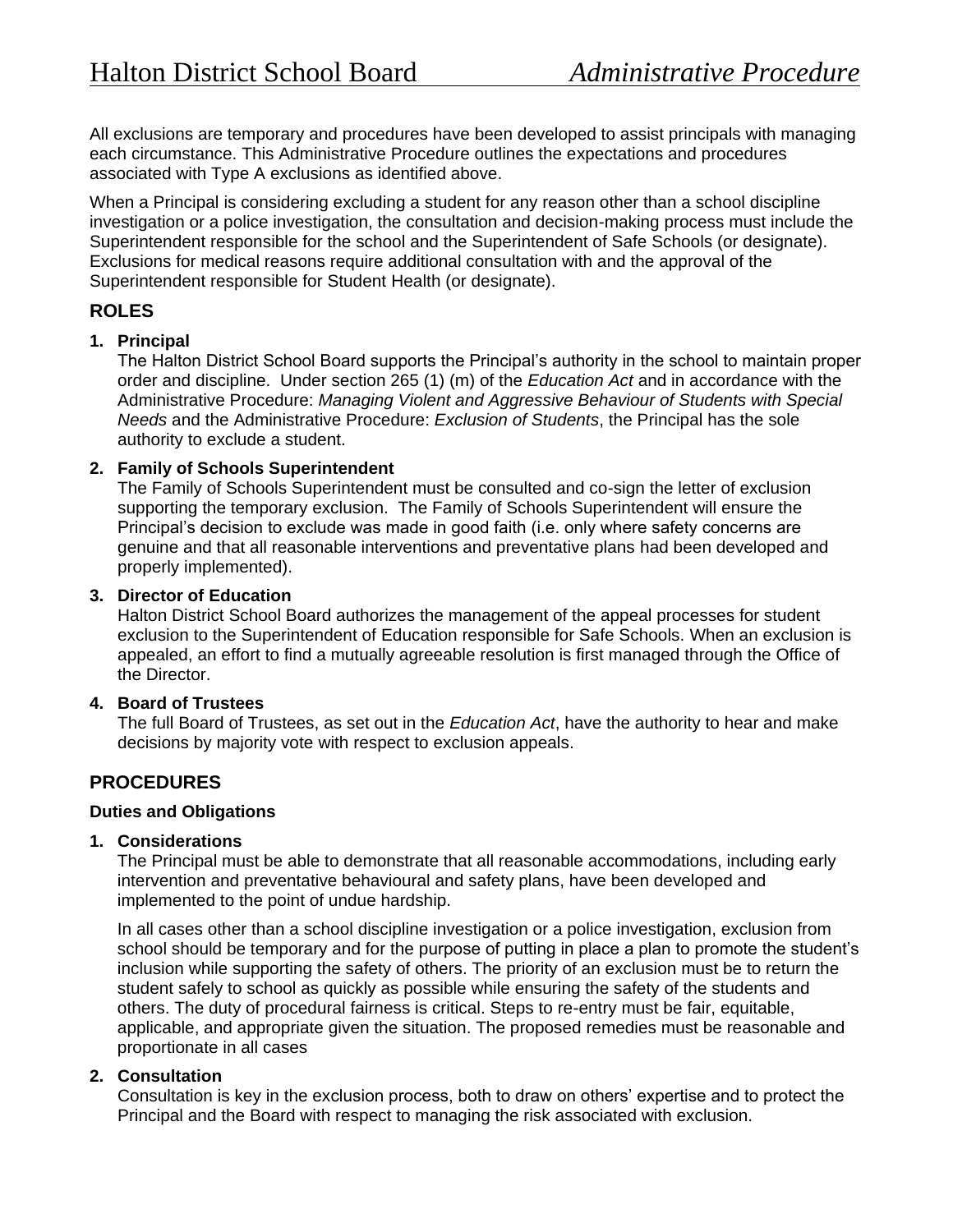Prior to commencing an exclusion, the Principal must consult with and obtain the support of their Family of Schools Superintendent and arrange for their signature on the Exclusion Letter(s).

In the Halton District School Board, exclusions are facilitated by the Safe Schools department. With the exception of exclusions relating to police and school discipline investigations, Principals must consult with the Superintendent of Safe Schools (or designate) prior to formalizing an exclusion. A Safe Schools personnel will be provided to support the Principal and help facilitate the exclusion process. Safe Schools Personnel report directly to the System Principal for Safe Schools.

Where applicable, the Principal is strongly encouraged to consult with their Manager of Student Services and/or System Principal of Student Services (or designate) should the student have Special Education needs.

Except in emergency situations, the student's parent/guardian must be given advance notice if an exclusion is being considered. An opportunity must be provided for the parent/guardian to provide input into the planning and steps for re-entry. The family will be encouraged to include input from community partners and supports or the school may offer to do so on their behalf.

#### **3. Duty to Inform**

The Principal must inform the family of the decision to exclude as soon as possible and confirm the exclusion in writing within the timelines provided below.

The Principal will communicate the re-entry plan to the student's parent/guardian, an adult student, or the student 16 or 17 years old and withdrawn from parental control.

#### **4. Developing the Plan and Exclusion Letters**

The Board's approved letter templates must be used in all cases of exclusion. An initial letter advising the parent/guardian of the commencement of an exclusion may be provided with an understanding that a second letter will follow within the timelines noted below with the details of the steps to re-entry fully detailed.

The final exclusion letter must detail:

- $\bullet$  the reason(s) for the exclusion
- the steps for re-entry
- the right to appeal to the Board

In the majority of cases, the development of a plan outlining the steps for re-entry should normally take 2-3 days. Outside of exceptional circumstances, a period of ten (10) days is the maximum length of time permitted to develop the re-entry plan. Safe Schools personnel, Student Services personnel and other Board personnel are available to assist principals with the development of reentry plans.

#### **5. Right to Appeal**

A student's parent/guardian, an adult student, or the student 16 or 17 years old and withdrawn from parental control may appeal the Principal's decision to exclude.

The first step in the appeal process is a meeting between the appellant and the Director's Office (or designate) in an effort to resolve the outstanding issues and reach a mutual agreement. If an agreement is not reached to the satisfaction of all parties, the appeal shall proceed to the full Board of Trustees.

The full Board of Trustees will hear exclusion appeals as required by Section 265(1)(m) of the *Education Act* and in accordance with the Exclusion Appeal Process. The appeal process is initiated by receipt of a written notice of appeal directed to the Superintendent of Safe Schools. The Board shall hear and determine the appeal within fifteen (15) school days of receiving the notice of appeal, unless parties agree to a later deadline.